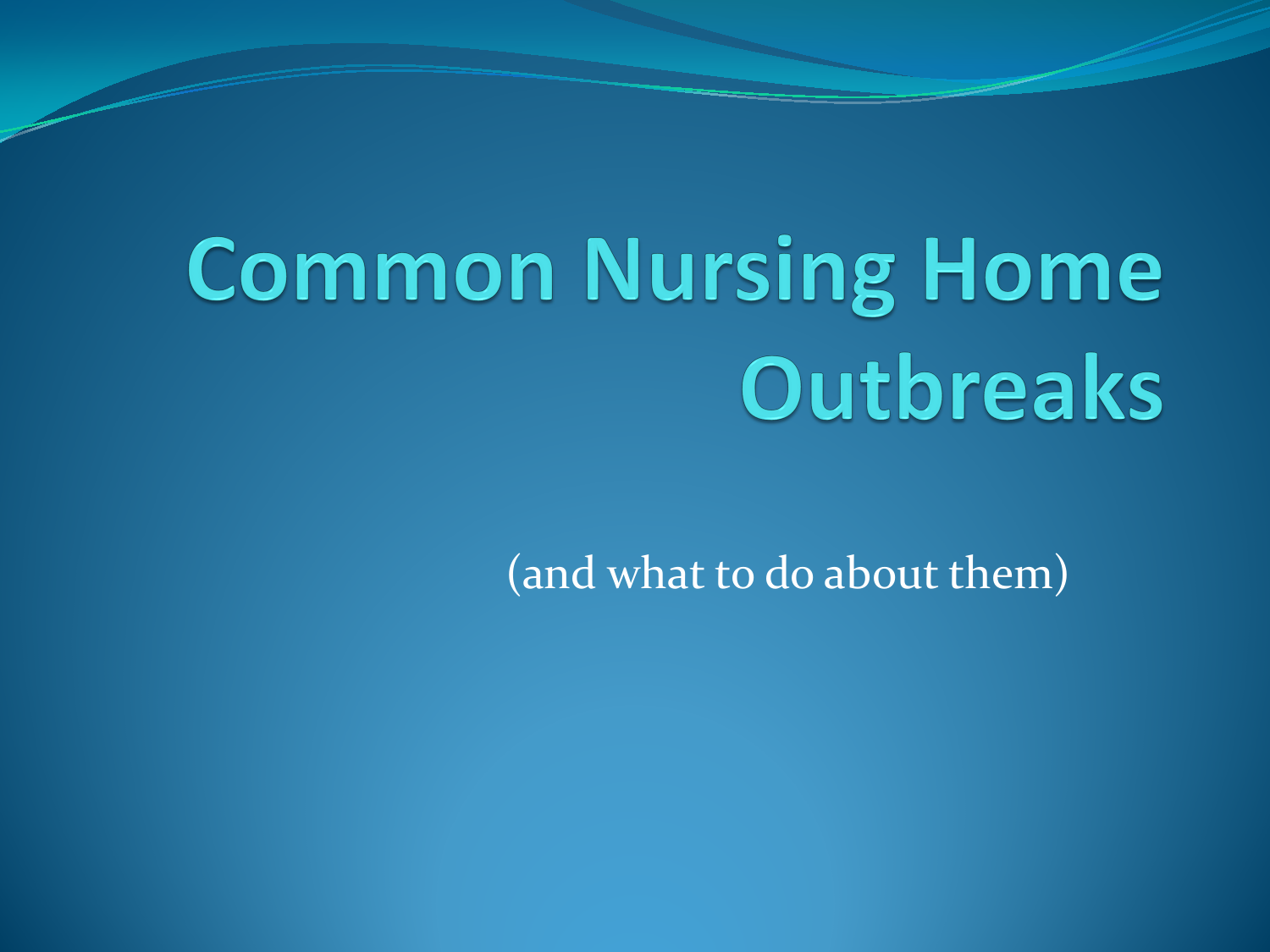#### What's an outbreak?

- More cases than your baseline
- More cases than you'd expect in the given population over the given time
- Some disease-specific definitions:
	- One confirmed case of influenza in an LTCF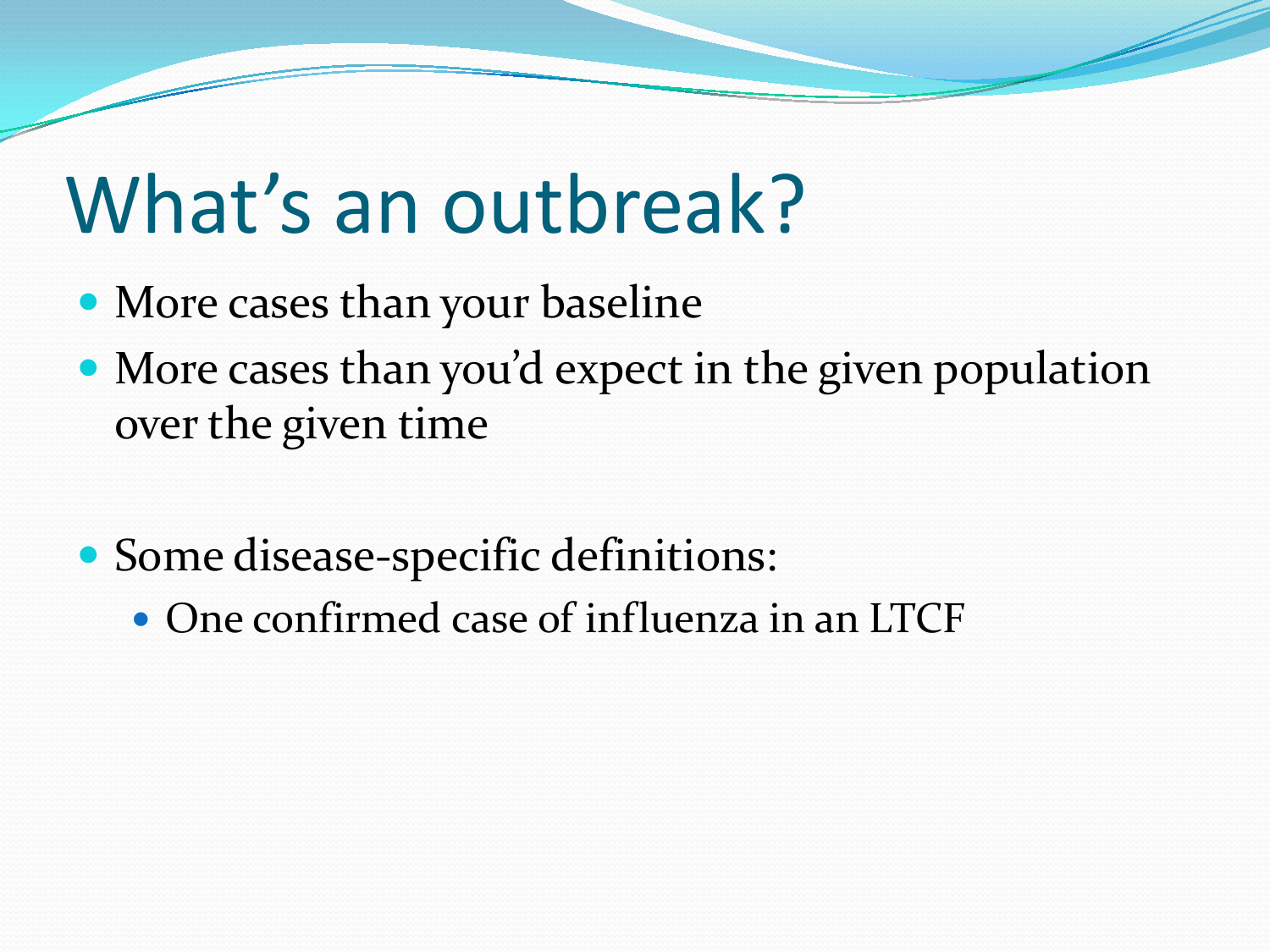## Outbreak investigation

- Make a line list
- Confirm your cases
	- Check each one with your case definition
- Collect more data
	- What are the symptoms?
	- Who has been in contact with the patients?
	- Where has the patient been (rooms, floors, special hospital areas)
	- Lab/microbiologic data

• Take appropriate preventive action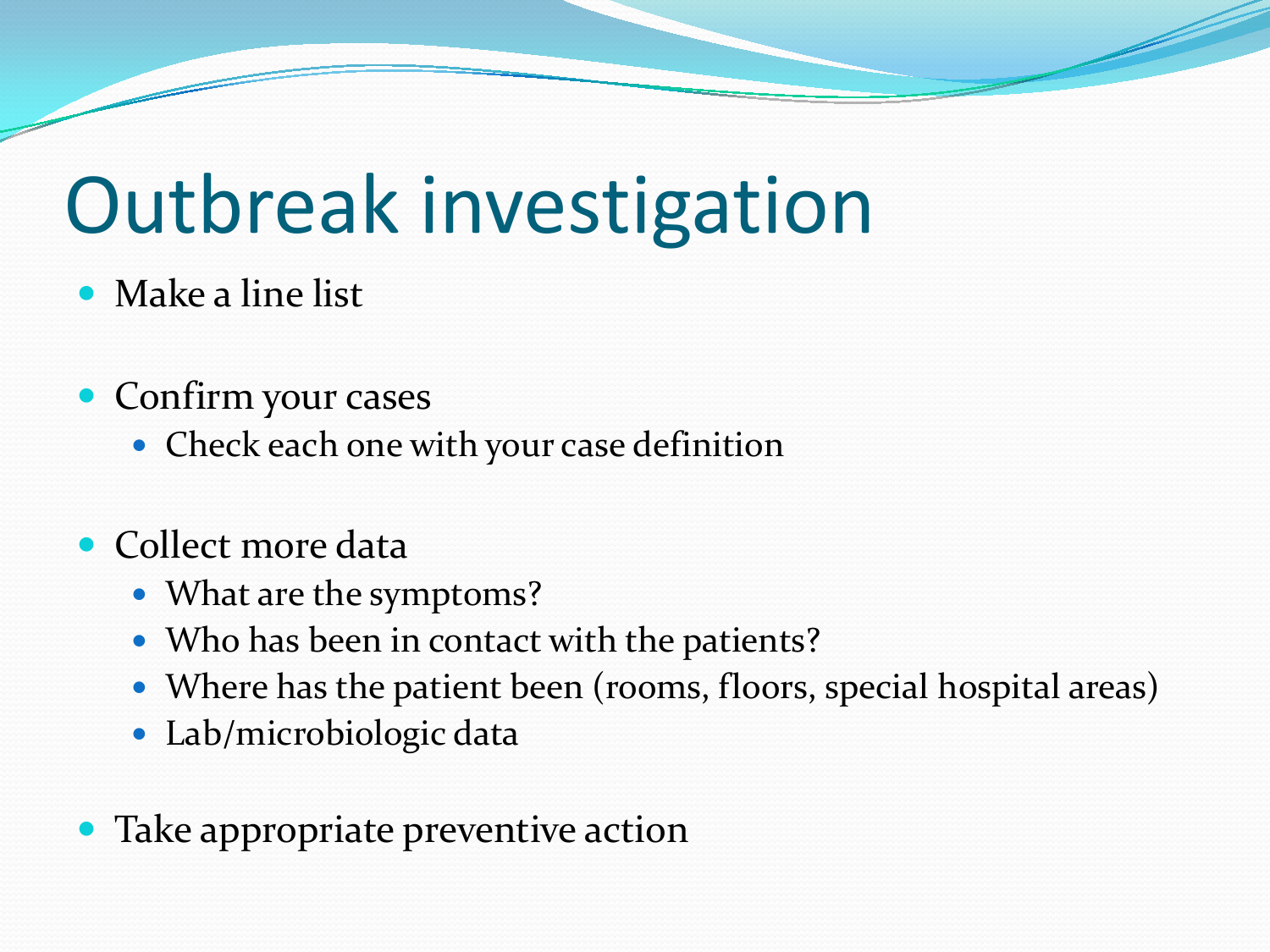### What's a line list?

| <b>Patient Name</b>  | Date ill | <b>Symptoms</b>                          | <b>Resident or</b><br>staff? | Gender, age |
|----------------------|----------|------------------------------------------|------------------------------|-------------|
| Jim Halpert          | 12/30/16 | Nausea,<br>diarrhea                      | Resident                     | M, 83       |
| Dwight<br>Schrute    | 12/31/16 | Vomiting                                 | Resident                     | M, 85       |
| <b>Michael Scott</b> | 1/2/16   | Abdominal<br>pain, diarrhea,<br>vomiting | Resident                     | M, 90       |
| Pam Beesley          | 1/4/16   | Nausea,<br>vomiting,<br>diarrhea         | <b>Staff</b>                 | F, 82       |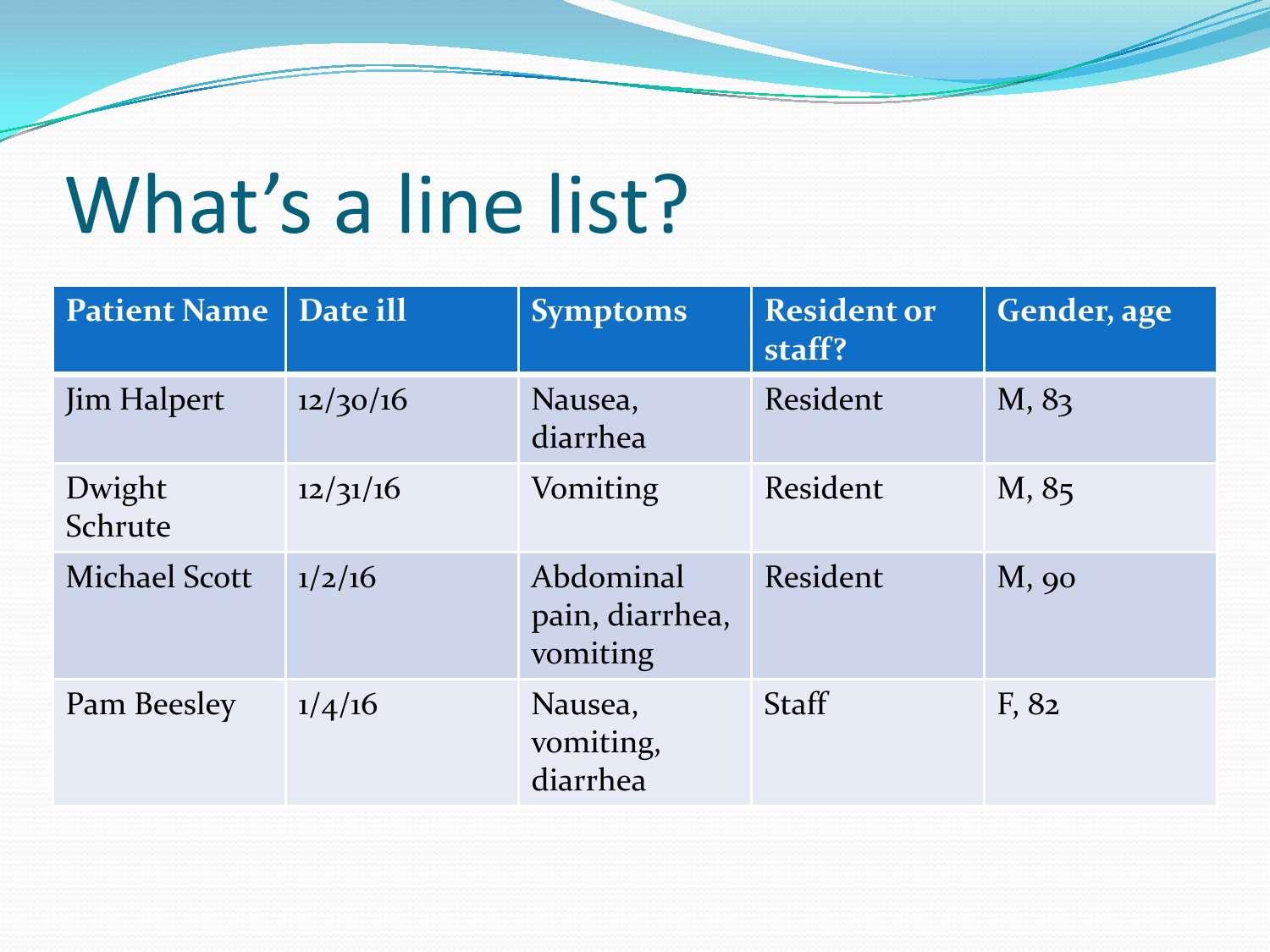#### Who to contact with an outbreak

- Call Epidemiology- we can help!
	- **269-8000**
- Management: show them your data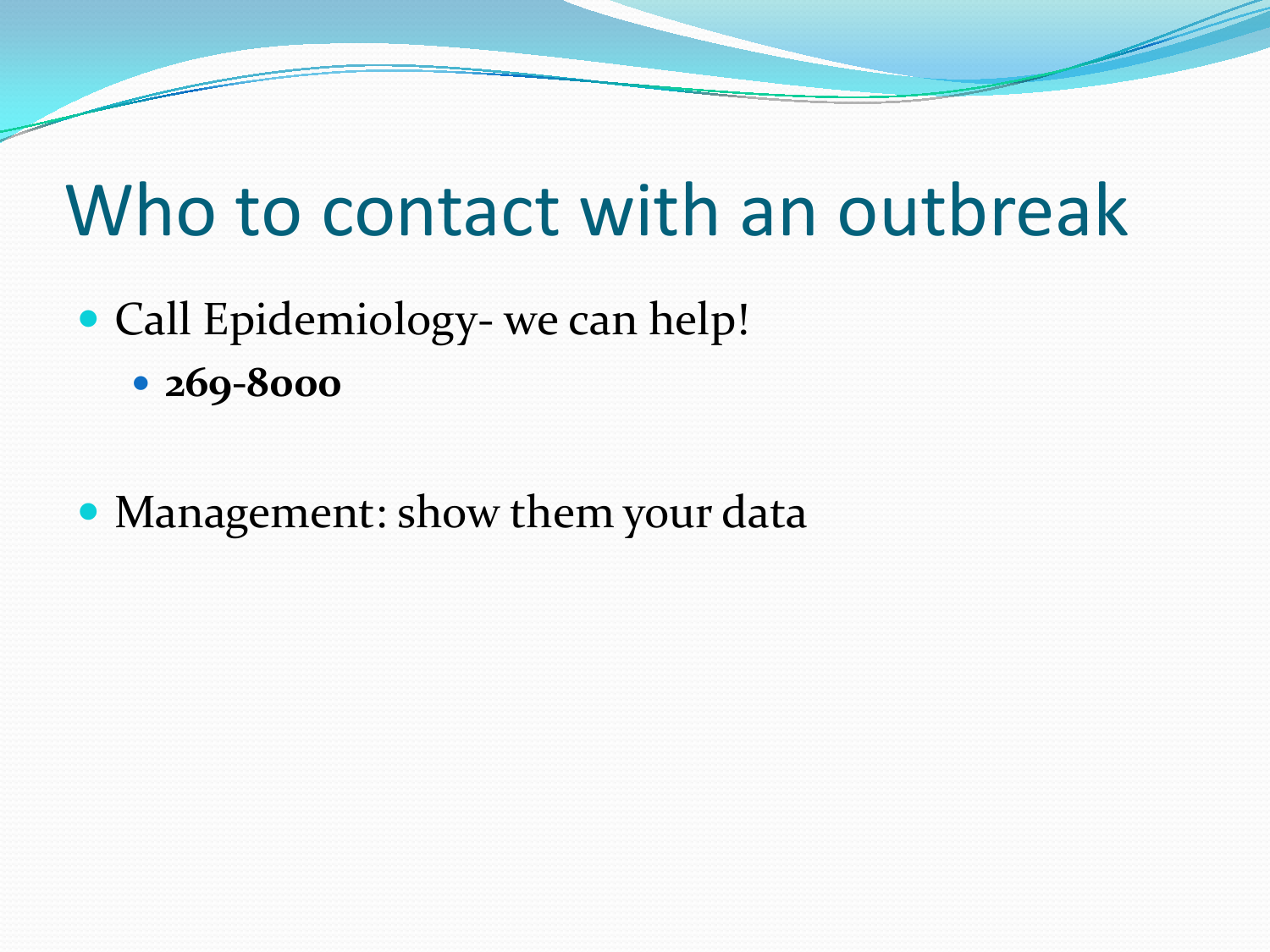#### Influenza

- Outbreaks of flu in long-term care facilities are  $COMMON \rightarrow have a plan!$
- Standard and droplet precautions for ill residents
- Give antivirals and chemoprophylaxis to residents
- Website has resources: [http://dhss.alaska.gov/dph/Epi/id/Pages/influenza/fl](http://dhss.alaska.gov/dph/Epi/id/Pages/influenza/fluinfo.aspx) [uinfo.aspx](http://dhss.alaska.gov/dph/Epi/id/Pages/influenza/fluinfo.aspx)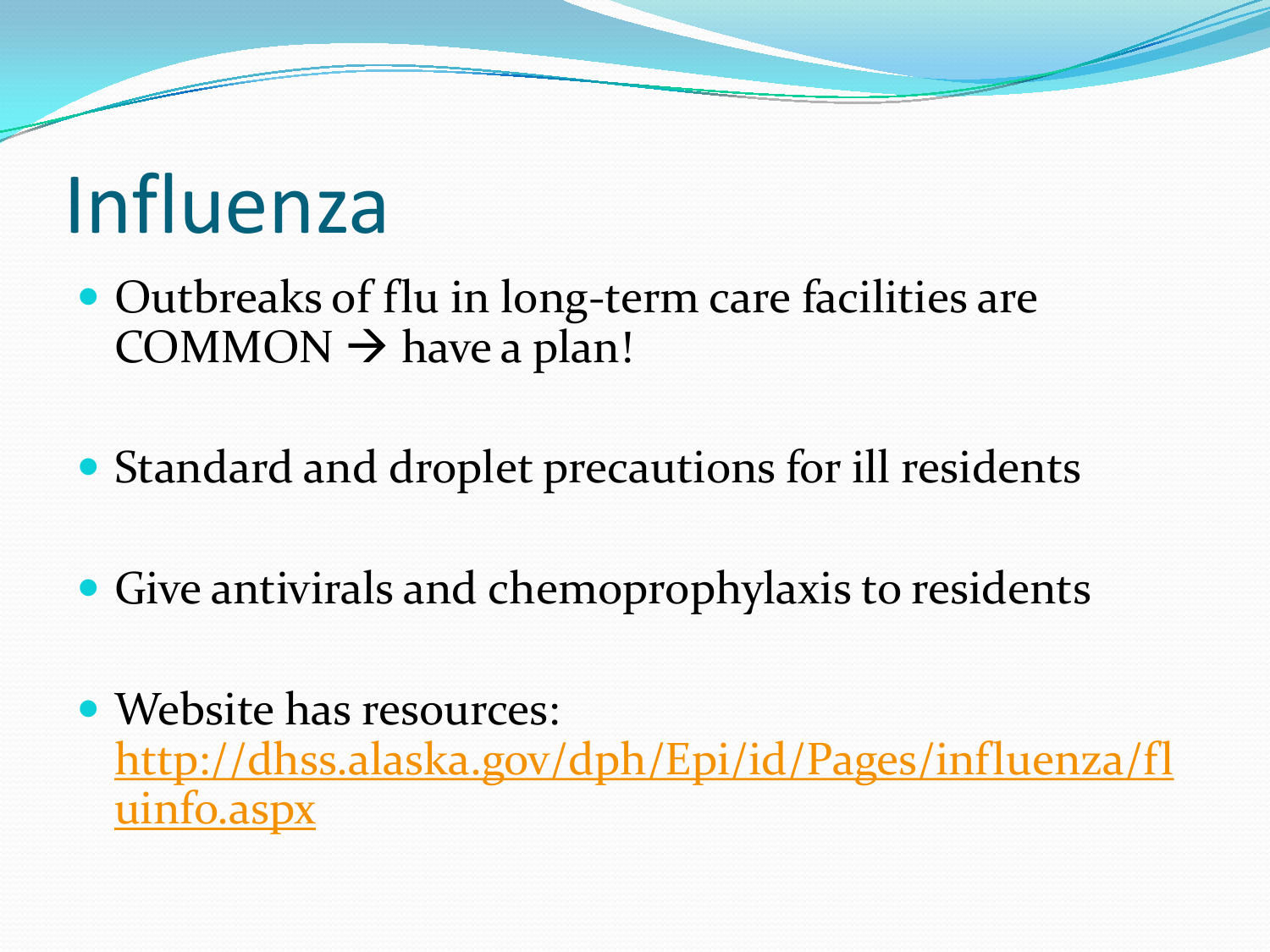

#### **Resources for Health Care Professionals**

> Seasonal Influenza Information from the CDC. Topics include:

- > Clinical Information
- > Diagnostic Testing
- > Antiviral Drugs
- > Infection Control in Health Care Facilities
- > Long-Term Care Facilities (LTCF)
	- > Guidance on Management of Influenza Outbreaks in LTCF
	- > Influenza Outbreak Preparation and Management
	- > Influenza Outbreak Report Form
	- > Recommended Influenza Antiviral Medications for Treatment and Chemoprophylaxis
	- > Quick Guide: Influenza Outbreak in LTCF
	- > Flu Season Sign for Staff Areas unbranded
	- > Flu Season Sign for Visitor Areas unbranded
	- > Employee Influenza Vaccination Tracking Form (Sample, MS Word)
	- > CDC Toolkit for Long-Term Care Employers
	- > Resources on norovirus or "stomach flu" another cause of viral illness outbreaks in facilities and is sometimes confused for influenza
- > Testing available at Alaska State Public Health Laboratory Fairbanks (Respiratory Virus Panel test info on page 45)
	- > ASPHL-Fairbanks Lab Test Request Form
	- > ASPHL Lab Supply Request Form
- > Epidemiology Bulletins associated with Influenza from the State of Alaska
- > State of Alaska Immunization Program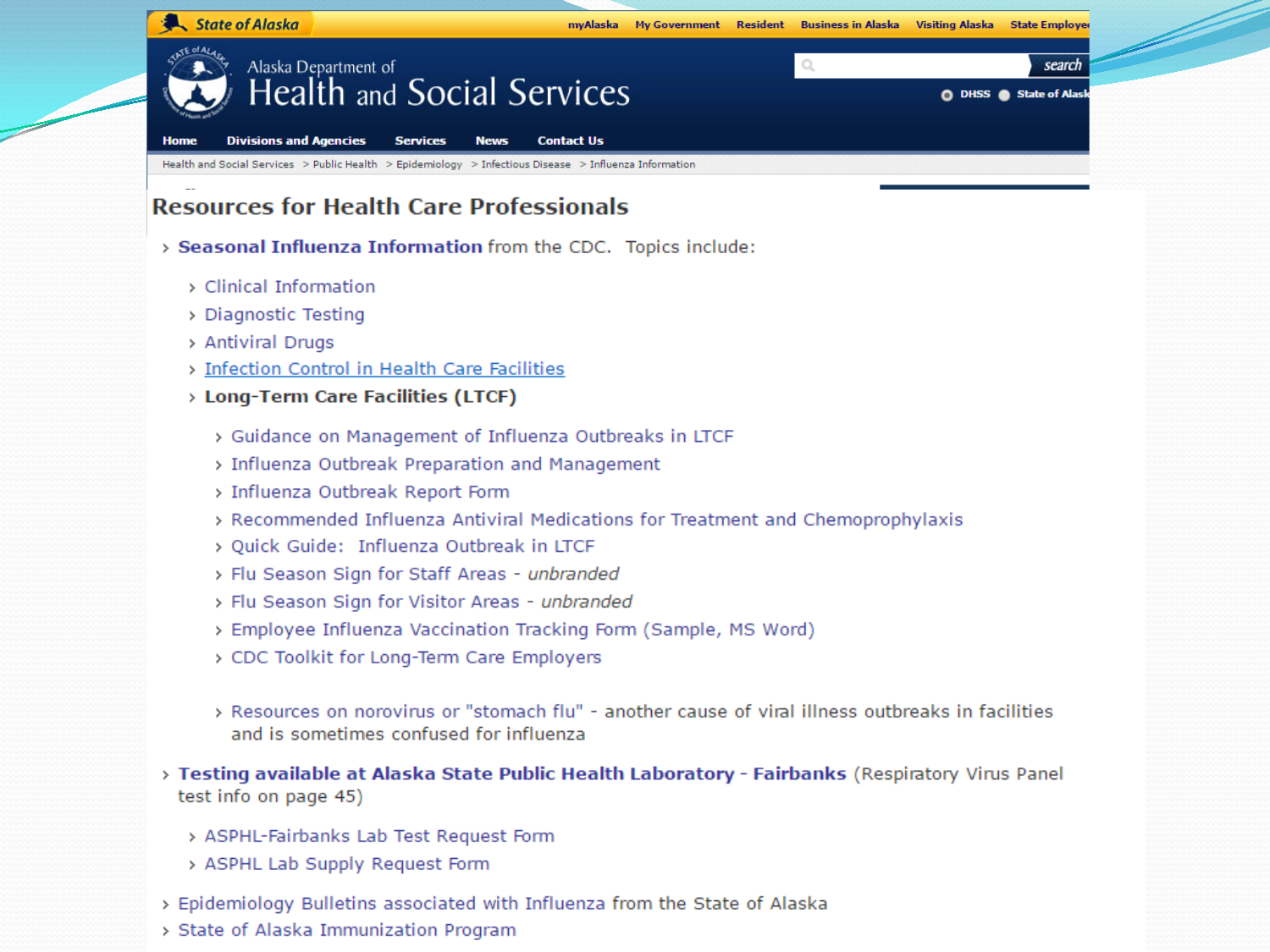## Norovirus/ viral gastroenteritis

- Contact precautions; consider cohorting and cancelling group activities
- Encourage ill staff to stay home
- Resources available- many more online: [http://tn.gov/assets/entities/health/attachments/LTC](http://tn.gov/assets/entities/health/attachments/LTCF_guidelines.pdf) [F\\_guidelines.pdf](http://tn.gov/assets/entities/health/attachments/LTCF_guidelines.pdf)

[https://www.cdc.gov/hai/pdfs/norovirus/229110a](https://www.cdc.gov/hai/pdfs/norovirus/229110a-noroviruscontrolrecomm508a.pdf)[noroviruscontrolrecomm508a.pdf](https://www.cdc.gov/hai/pdfs/norovirus/229110a-noroviruscontrolrecomm508a.pdf)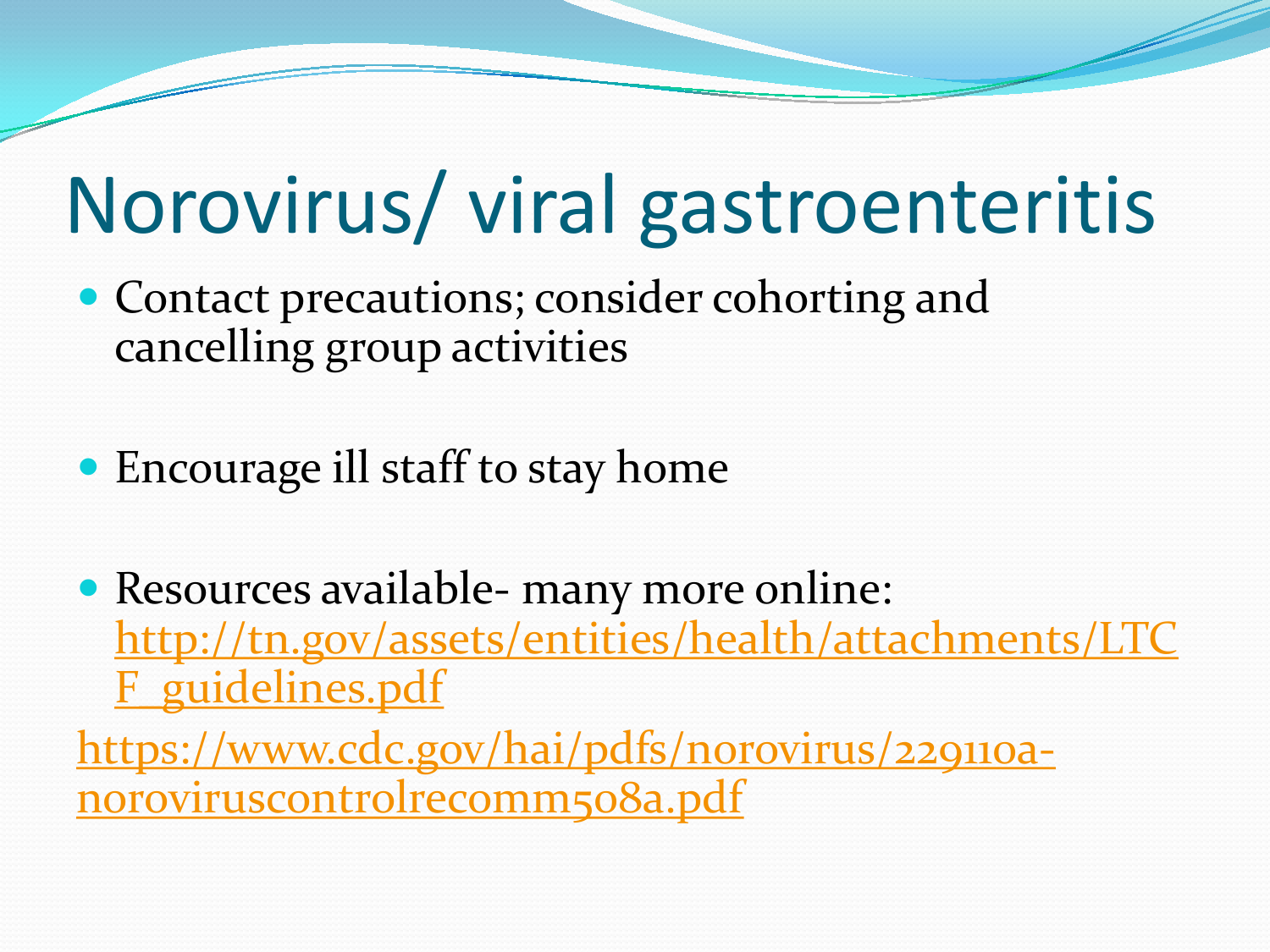

#### **Resources for Health Care Providers and Long-Term Care Facilities**

- > Report suspected norovirus outbreak / Request norovirus testing
- > Alaska State Virology Lab Request Form
- > CDC: Norovirus Healthcare Associated Infection Information  $\mathbb B$ 
	- > Fact Sheet: Norovirus in Healthcare Facilities
	- > Key Infection Control Recommendations
	- > Acute Gastroenteritis Report Worksheet
- > EPA Registered Hospital Disinfectants Effective Against Norovirus [4] (June 16, 2016)
- > Epidemiology Bulletins associated with Norovirus from the State of Alaska